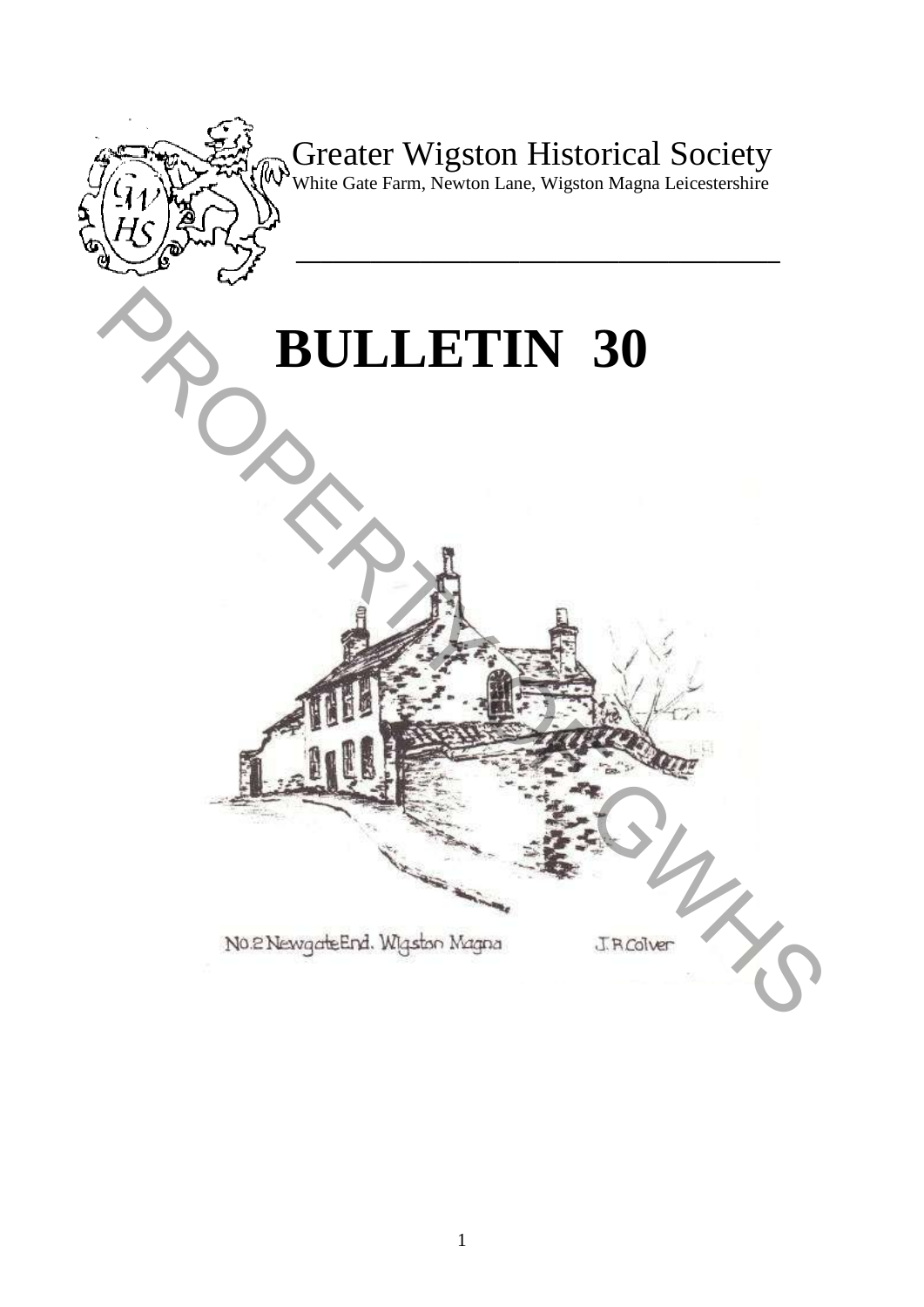### **PROGRAMME OF MEETINGS JUNE 1991 TO FEBRUARY 1992**

### **Wednesday 19th June 1991.**

Visit to Gaddesby. Conducted tour of Church with supper afterwards at The Carington Arms, Ashby Folville. Coach from Wigston Liberal Club Carpark, 6.45p.m.

### **Wednesday 21st August 1991.**

Visit to Kibworth. Conducted walk led by Ian Varey (Member). Meet at Liberal Club Carpark. 7p.m. to arrange car sharing.\*\*

### **Wednesday 18th September 1991**

Talk on the 3 Indian Cultures, Inca, Aztec & Maya - Mr. G. Jackson. 7.30p.m. Wigston Liberal Club.

### **Wednesday 16th October 1991.**

Talk on Thomas Cook, this year being the 150th Anniversary of his first excursion - Bernard Elliott (Member) 7.30p.m. Wigston Liberal Club.

### **\*Wednesday 20th November 1991.**

Humerous talk on Ireland & the Irish - Mr. N. Danahar. 7.30p.m. Wigston Liberal Club.

### **Wednesday 18th December 1991.**

Christmas Party & Quiz. 7.30p.m. Wigston Liberal Club.

### **Wednesday 15th January 1992.**

History of the Fire Fighting Service - John Warden (Member)

### **Wednesday 19th February 1992.**

A.G.M. & Members Evening. Your chance to talk for approx. 10 minutes, show slides etc.

\* To be confirmed. \*\* Walk starts at Windmill Farm, Tur Langton Road at 7.30p.m.

N.B. No venue has been given for meetings in the New Year. This is because a welcome increase in membership has made the Liberal Club Room rather crowded on popular evenings. The Committee is considering other options and will advise later if any change is to be made. Vsit to Kibworth. Conducted walk led by Ian Varey (Member).<br>
Meet at Liberal Club Carpark. 7p.m. to arrange car sharing.\*\*<br> **Wednesday 18th September 1991**<br>
Talk on the 3 Indian Cultures, Inca, Aztec & Maya - Mr. G. Jacks

The Bulletin is published three times a year. 1st February, June and October. Articles etc. to either of the Joint Editors three clear weeks before publication please.

Joint Editors

Mrs. Chris Smart, Firtree House, Broad Lane, Markfield. Mrs. Tricia Berry, 7 Wensleydale Road, Wigston.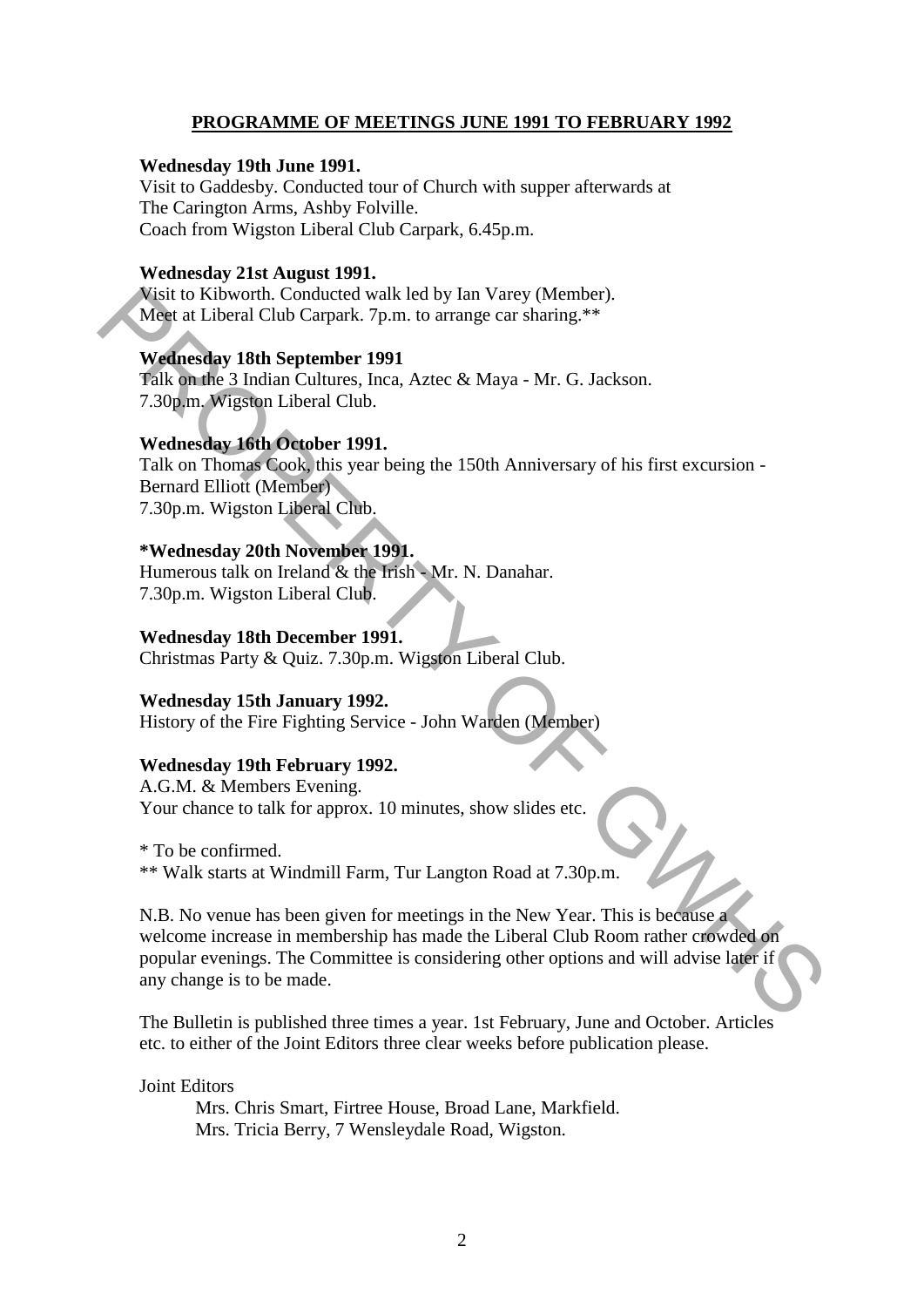## **February meeting**

On Wednesday the 2Oth of February the Society met for its Annual General Meeting and Members Evening, 38 members were present. The meeting proceeded as follows -

- 1. Minutes of the last AGM were read and agreed as a correct record.
	- 2. Treasurer's report.

The Treasurer- reported a good year. A donation of £100 to the Oadby and Winston Buildings Preservation Trust was agreed. Subscriptions are to remain the same.

3. Chairman's Report.

The Chairman reported that this year the Society had celebrated its tenth anniversary. Membership has grown and the Committee had produced a varied programme. She thanked the secretary for her work and Ian continues to print the programmes. She then proceeded to review the past year.

A book on Long Street School is to be published this year. Bulletin covers are now produced by Jim Colver from his drawings. The Museum brought back from Stoughton Farm Park still does not have a home. The tape recorder is underused at the moment, otherwise a most successful year.

4. Election of Officers.

These are as follows-Chairman - Edna Taylor Vice Chairman - Bob Wignall Secretary - Doris Chandler Members Secretary - Stella Tweed Treasurer - Brian Bilson Bulletin Editors - Tricia Berry & Chris Smart Mike Ward Jim Colver Peter Clowes 3. Chairman reported that this year to Foreign the same.<br>The Chairman reported that this year the Society had celebrated its<br>tent miniversary. Membership has grown and the Committee had<br>produced a varied programme. She tha

5. AOB

### **The second part of the evening consisted of members contributions.**

Bob Wignall told us about a veteran Roman soldier, SP Lignatius, who had appealed against the decision to demote him from Chief Centurion to ordinary centurion. He fought in the war against Macedonia and was eventually appointed Chief Centurion of the first Legion.

Mike Forryan talked about genealogy, and the one name study of the surname Forryan that he is undertaking. He told us the story of one individual Abraham Forryan. He also talked in general terms about the study of Family History.

Ann Brown had made a tape of a 92 year old Wigston person talking about her experiences of farming in Kilby after the First World War. Edith Grant of Wigston had married Alfred William Johnson of Kilby. Her reminiscences were both interesting and amusing.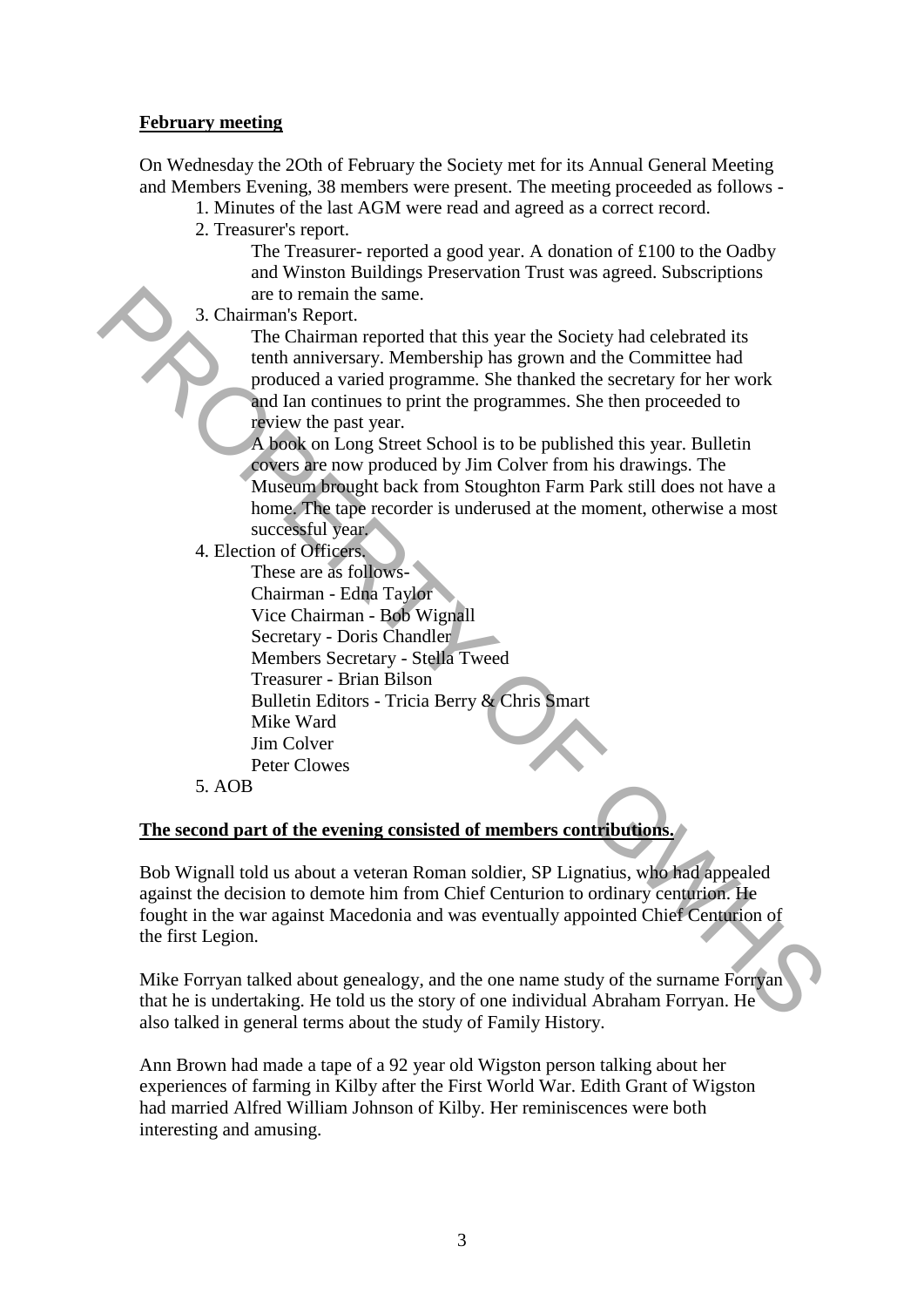John Warden talked about the history of the Fire Service in England. After the Fire of London the insurance companies decided that fire fighting should be sorted out. Edinburgh had the first fire brigade, set up by Mr. Braidwood the others developed from there.

After a vote of thanks to all the speakers the evening finished at about 9.45p.m.

### **MARCH 1991 Meeting**

About 40 members enjoyed Brian Bilson's illustrated talk on the 'New' St. Paul's Cathedral, London. This was the sequel to last year's meeting, also in March, when Brian told us about 'Old' St. Paul's, the building on the site which was destroyed in the Great Fire of 1666.

The fire destroyed four fifths of the City of London and afterwards Sir Christopher Wren with other architects was asked to submit plans for the new city and particularly it's churches. Attempts were made to repair St. Paul's, but the damage was found to be too great and Wren was commissioned to design a new Cathedral. Several versions were rejected before a design was finally chosen. The foundation stone was laid in 1675. The original plans were however much altered as construction proceeded. About 40 members enjoyed Brian Bilson's illustrated talk on the 'New' St. Paul's<br>
Carbightal, London. This was the sequel to last year's meeting, also in March, when<br>
Brian told at shout 'Od' St. Paul's, the building on t

Wren is thought to have got his inspiration for the design, particularly the huge dome supported by eight pillars, from various continental churches. The ground plan is in the form of a Latin Cross. The finest facade is the West with it's pairs of Portland stone columns approached by a broad flight of steps.

Original features of the interior are the ceiling of the dome which is decorated with almost monochrome paintings by Sir James Thornhill, (though Wren's choice was for mosaic), the choir stalls carved by Grinling Gibbons and Tijou's beautiful wrought iron screen.

One of the towers houses a bell, Great Tom, which was made in Loughborough. The surviving statue of John Donne is in the south choir aisle.

The Cathedral was finished in 1708 and Sir Christopher Wren lived to see his greatest project completed. He died, aged 91, and is appropriately buried at St. Paul's. There are tombs and memorials to many other famous people notable Lord Nelson and the Duke of Wellington.

Edna Taylor thanked Brian very much for a most interesting evening. The future programme was discussed and a list started for those wishing to go to Gaddesby in June. It is hoped to get together a large party to fill the 55 seat coach. The meeting closed at 9.30p.m.

### **April meeting**

On Wednesday the 17th of April, 41 members of the Society met to hear Mike Forryan speak on "Genealogy on computer ".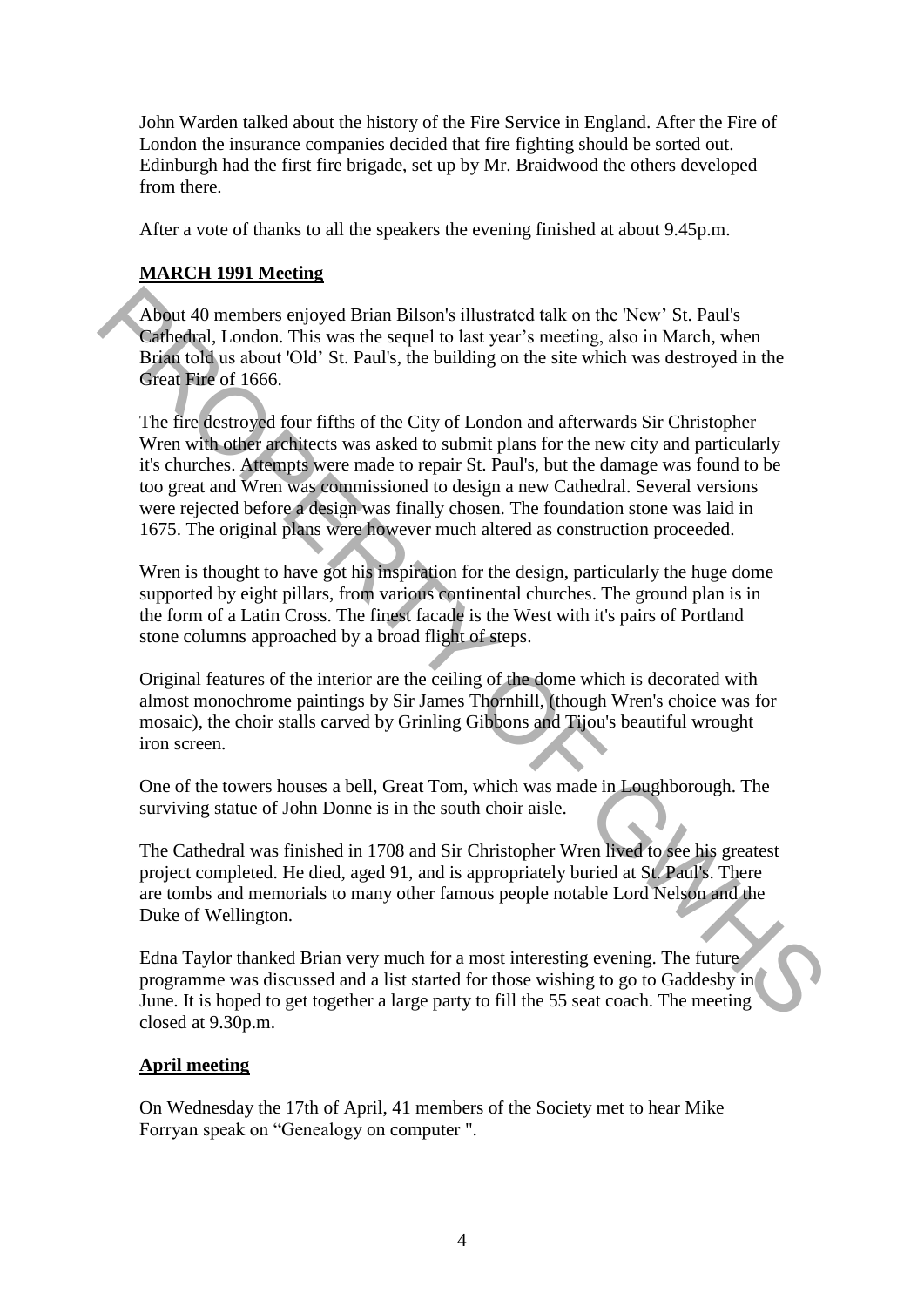The Chairman gave out notices and Colin Towell reported on a visit to the Ashby Historical Society, to hear about Dolly Sheppard the first woman parachutist and to see the new museum at Ashby.

Mike then began his talk. He started by telling us the history of the computer. It had started with the abacus widely used from 450 B.C. In 1614 John Nopie developed logarithmic tables (in the days before the pocket calculator every schoolchild knew how to use "logs"). In 1642 the first calculating machine was developed. In 1875 F.J. Baldwin designed a calculator that remained in use up to the 1960s, but calculators only calculate and a computer has four functions! input, storage, calculation, output.

A man called Babbage designed a computer but it could not be manufactured. A Lady Lovelace designed punch cards for the input media. In 1937 any computer was a mechanical "monster", but from then on progress was rapid. Mechanical to electronic, valves to transistors to microchips, the latest development is the "lap-top" computer.

Mike then continued to describe the systems available to the genealogist and to explain why the computer is a valuable tool for the family historian. He showed us an example of a conventional record card used by genealogists, and described how a computer could search through large amounts of data very quickly and how a similar manual search through cards could take hours. Mike gave an example of this using a Database program and invited members to have a surname searched. **Factualization** designed a calculator that remained in use up to the 1900s, but calculators<br>
A man explied Babbage designed a computer but it could not be manufactured. A Lady<br>
Lovelase designed punch cards for the input

He then detailed some of the commercial programs available to the family historian. These were –

Personal Ancestral File (which he uses himself) produced by the Church of the Latter Day Saints for their members but available commercially for about £5O, in black and white only.

Pedigree a U.K. program, using colour for about £50. Gentry from Amstrad was another.

Mike uses P.A.F. and he spent some time showing us examples from his own family tree to illustrate the flexibility of approach available on computer.

To illustrate his talk Mike had brought both hardware and software, and other items such as photograph albums, memorabilia etc. to be used in conjunction with the information stored on computer.

This interesting and informative evening ended about 9.30 p.m. Our thanks to Mike for his detailed preparation and hard work.

### **May 1991 Meeting**

We wandered round admiring the displays. These included sections on the previously mentioned corset factory showing the famous 'Liberty Bodice' and some grim looking stays. The other well known Symington Company was represented with a show case of soups and table creams etc. A history of the mail coaches showed how Harborough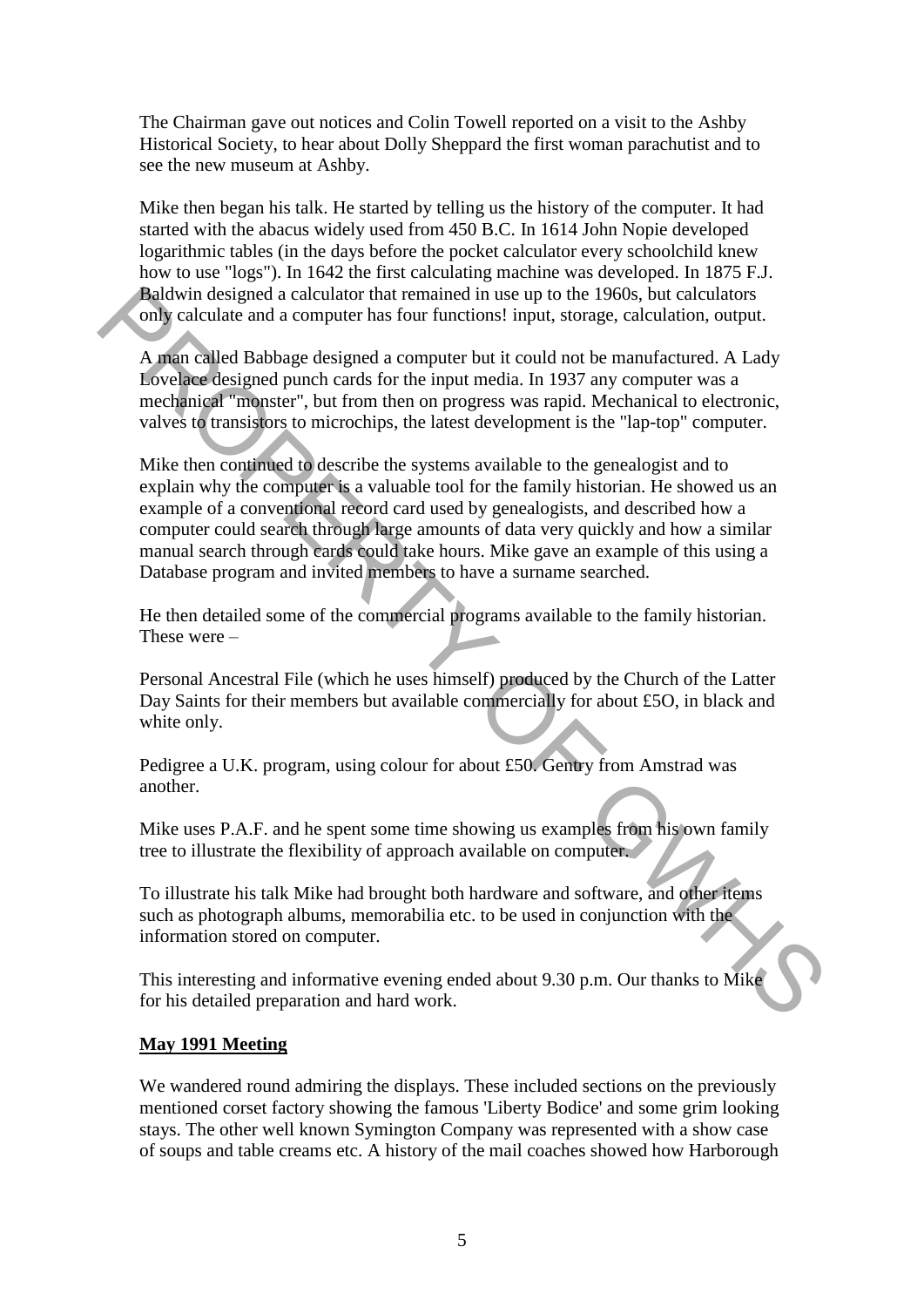was an important staging post in the network. When trains replaced coaches in the early 19th Century the town suffered economically and the local bank went bankrupt.

The current temporary display was of baskets and basket-making through the ages. It also contained modern work using re-cycled materials.

After coffee and biscuits, Mr. Mastoris gave a short talk with slides on another display of local industry, the Falkner Shoe Workshop. This was acquired in the 1970's when the present William Falkner (the 4th generation in the business) retired. The whole workshop including the floorboards was carefully labelled and then moved and reassembled in its present location. One reason why the Company survived so long was the prosperity generated in the 1920's when it supplied local huntsmen with riding boots. These cost £9 per pair when the average agricultural wage was £1.30 a week. the present William Falkner (the 4th generation in the busines) retried. The whole<br>shopping including the floorboards was carefully labelled and then moved and re-<br>asseptibled in its present location. One reason why the C

Edna Taylor thanked Mr. Mastoris and his assistant very much for a most enjoyable evening. We arrived back in Wigston at about 9.45p.m.

(Edna Taylor had several amusing experiences on this trip some at least of which would not have been known to the other members present - She tells what happened further on in this Bulletin under the heading "Bad at Faces" ).

We quote ...

If a man does not keep pace with his companions, perhaps it is because he hears a different drummer.

Henry David Thoreau

We shall not cease from exploration And the end of all our exploring Will be to arrive where we started and know the place for the first time.

T.S. Eliot

The one strong hint that is given to us by Domesday Book and later documents is that our generalities should be few and that, were this possible, each borough should be separately studied.

F.W. Maltland. Domesday Book and beyond (1897) P.197

Still on it creeps, Each little moment at anothers heels Till Hours, Days, Years, and Ages are made up Of such small parts as these, and men look back. Worn and bewildered, wond'ring how it is. - Thou trav'llest like a ship in the wide ocean. Which hath no bounding shore to mark its progress.

Joanna Baillie

\*\*\*\*\*\*\*\*\*\*\*\*\*\*\*\*\*\*\*\*\*\*\*\*\*\*\*\*\*\*\*\*\*\*\*\*\*\*\*\*\*\*\*\*\*\*\*\*\*\*\*\*\*\*\*\*\*\*\*\*\*\*\*\*\*\*\*\*\*

**The Editors have received a letter in response to an article in Bulletin No: 29.** 

Dear Editors,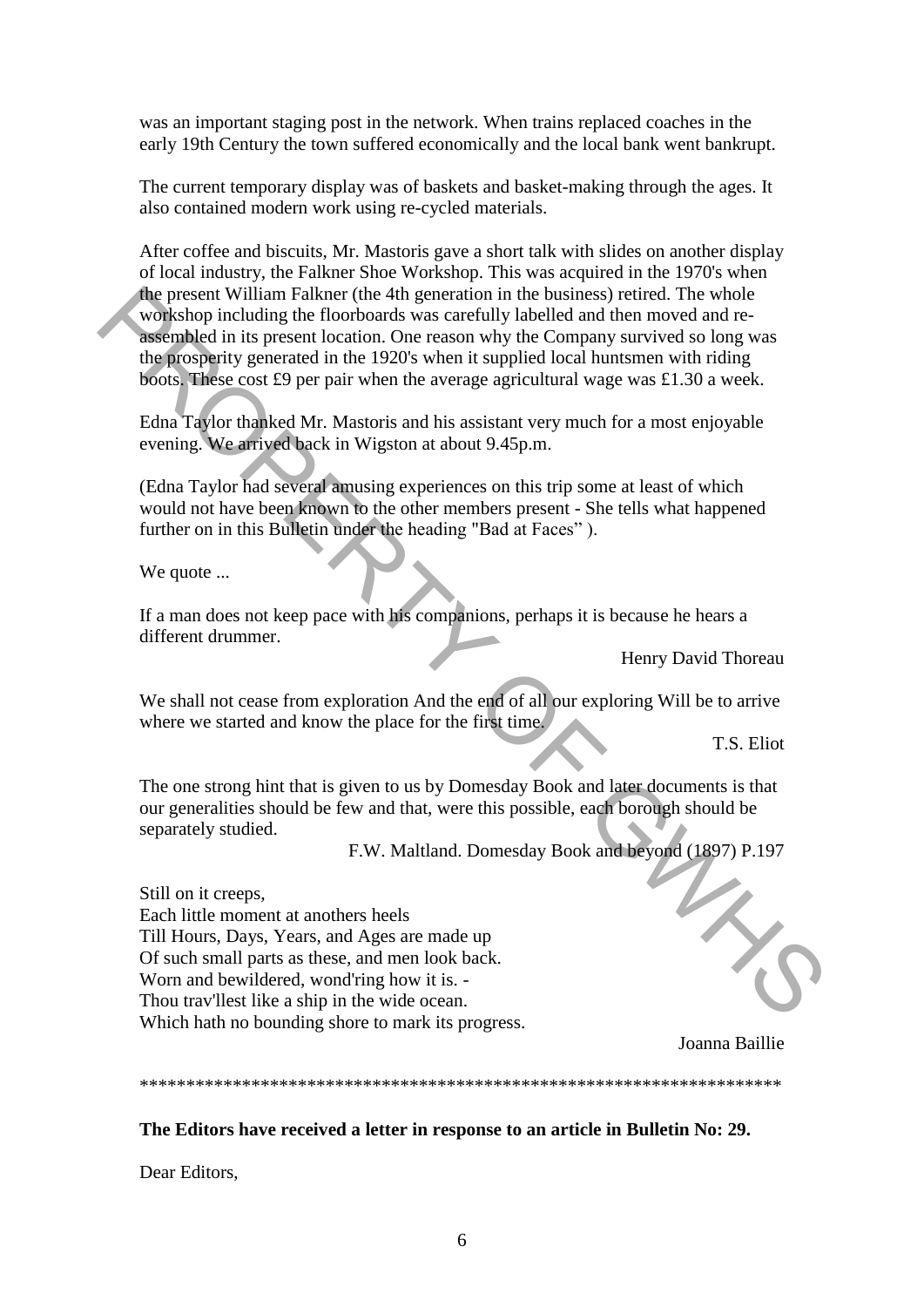I read with interest Bernard Elliott's article on "Newcomers to Wigston Magna and I feel I would like to amend the statement concerning my great-grandfather John Wignall.

It is correct that John Wignall was born in Leicester (at a house in Lutterworth Road in the Parish of St. Mary's), but I feel it is incorrect to classify him as a hosiery manufacturer who left Leicester to establish a factory in Wigston.

John Wignall's grandfather William Wignall arrived in Wigston in 1792 and settled there. Three of his four sons were born in Wigston (the odd one out being his second son, Thomas, who was actually born in Braunstone c.1795/6 when William moved back there for a time. Thomas was however baptised in Wigston in March 1796).

John Wignall's father Benjamin Wignall (the youngest son of William) was born in Wigston and baptised there on 21st March 1804. On 6th November 1826 he married Sarah Forryan of Wigston. Children were born to the couple in the following years: Eliza 1827, William 1830, Joseph 1833, Mary Ann 1837, all born at Wigston. Soon afterwards Benjamin and his family moved to Leicester. They had a house in Lutterworth Road and Benjamin worked as a shoemaker in Oxford Street. **John Wignall Is grandfather William Wignall univel in Wigston in 1792 and settled<br>the fit. Three of his four some serve form in Wigston (the odd one out being his second<br>som, Thomas, who was actually born in Braunstone c** 

John Wignall was born on 17th August 1839 and his brother Benjamin was born in 1842 both in Leicester. Soon afterwards the family returned to Wigston where their next son Arthur was born in 1843. On 7th December 1845 Mary Ann, John, Benjamin and Arthur were all baptised at All Saints Church, Wigston. John then being in his 7th year.

John Wignall lived for the rest of his life in Wigston playing a prominent part in the life of Late Victorian and Edwardian Wigston. He died in 1915.

John was not therefore really a newcomer to Wigston but was the son of a native of Wigston who had left there for a short time to try his luck in the big city.

Incidentally the youngest daughter Mary (full name Mary Ellen) mentioned in the 1881 census as aged one year died on 17th April 1881 soon after the census was taken. Three other daughters were born later in 1881, 1883 and 1887. The last being Mary Ann Wignall (Mrs Beesley) who was present at the opening of the Bushloe End Framework Knitters Museum in 1989.

J.R. Wignall.

### **Editor's Note:**

In Bygone Wigston Vol. II by Duncan Lucas there is a photograph of John Wignall in a wedding group outside his home, Avenue House, Long Street, taken in 1901.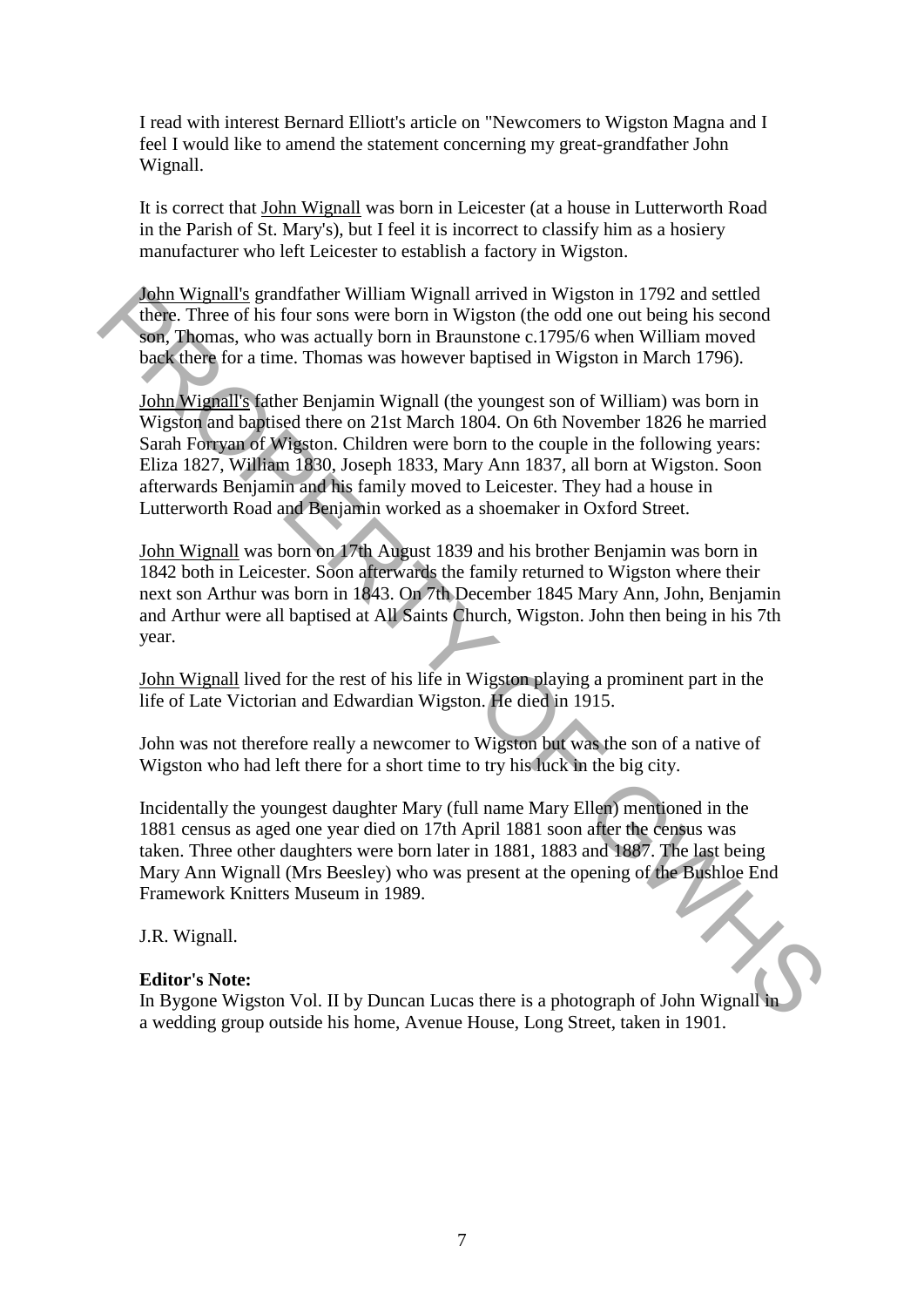### **BAD AT FACES**

"You didn't know me" said Margaret, a fairly new member. "I shouted and waved at you at the check-out, and you didn't recognise me at all".

I apologised of course. I didn't mean to be rude, but I've never been good at remembering faces unless I see people a lot. Good at names, bad at faces. It's always happening. But there are others who are just as bad.

We were visiting Market Harborough Museum and the coach driver wanted to know where to park after setting the members down. I ran ahead to seek advice. At the top of the stairs, to the right was a kitchen from which sounded voices in lively conversation. They drew me along. In the kitchen was Muriel, a new member, putting coffee powder into cups as though she had been doing it all her life. How had she got there and taken her coat off and settled in so much earlier than the rest? We were visiting Market Harborough Museum and the coach driver wanted to know<br>whipe to park after setting the members down. I ran ahead to seek advice. At the top<br>offer stars, to the right was a kitchen from which sounded

"Hello, Muriel. How.......?

"I know you, said her companion, a museum attendant, with absolute conviction.

"Oh, er. Hello, Muriel. Why.....?

"You've been here before" said Sue, the attendant, a trifle accusingly.

"No, er, it must be someone else. Actually, our coach is blocking the road and the driver would like to know where to park"

Several of the men in our party had by now reached the top of the stairs and came along to the kitchen.

"This is a strange W.I. party" said Sue, looking us up and down. Thinking she was making a little joke, I smiled good naturedly. The coach was on my mind.

"I'll come with you downstairs and show you where he can park". More men came up stairs, Stefan Mastoris the Curator, among them. More muttering about the W.I.

"There you are, Stefan, I'm just saying what a strange W.I. Party this is"

Stefan's smile froze.

He said, "This isn't the W.I.?" Goodness, she really meant it, I thought.

"No. We're the Greater Wigston Historical Society" said I, grandly.

"And these aren't your husbands?"

"No. Yes. Well, some of them are"

Fortunately Stefan saw the mistake and guffawed loudly - a big man with a big laugh. The rest of us laughed, Sue stopped looking abashed, the coach driver was seen to, and the evening went off like a bomb.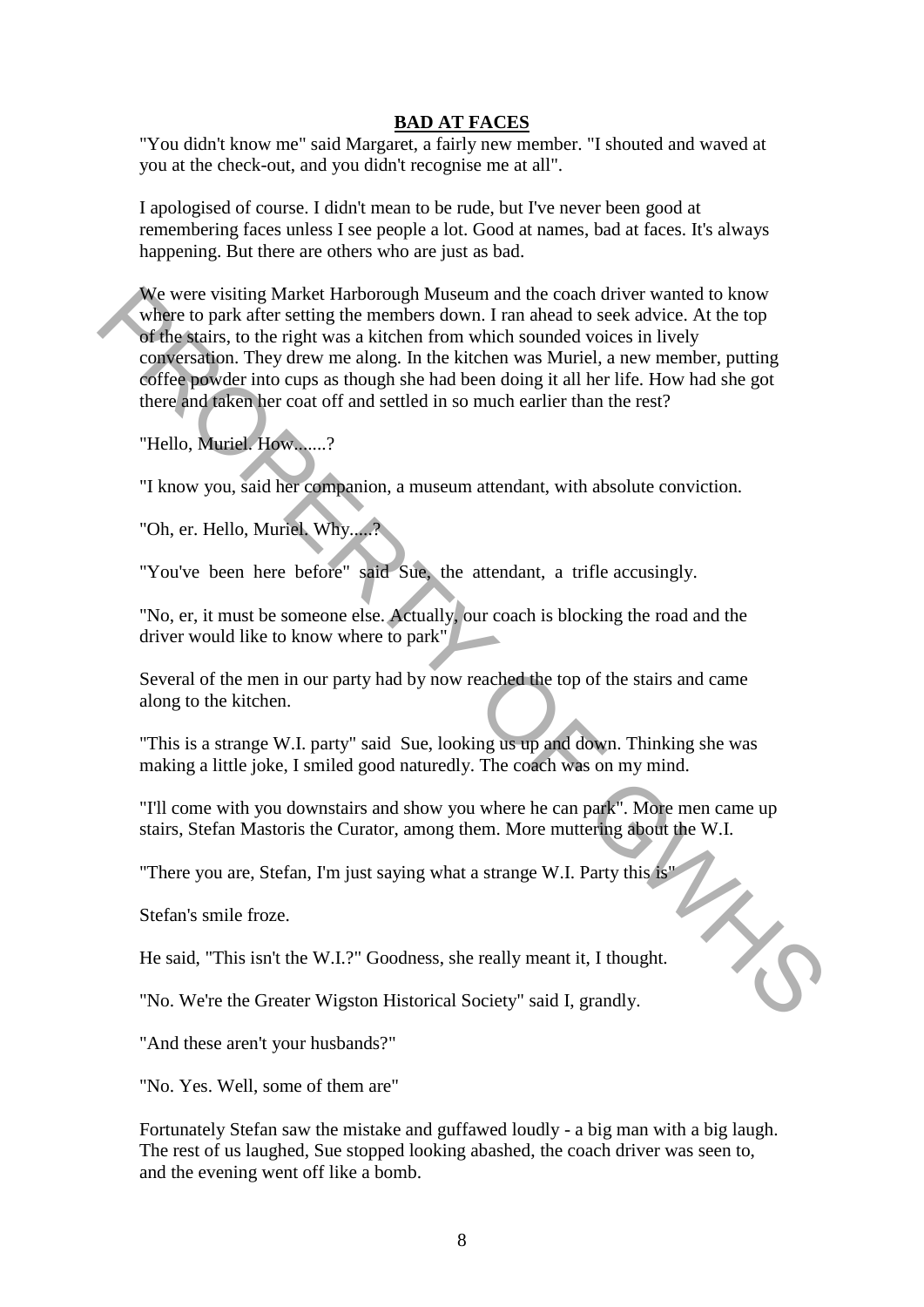We returned to the coach.

"You're Margaret, and I haven't forgotten you". A big smile. Intoxicated by this success at recognition, I went on. "And you are Kathleen Carter".

"No, I'm not. I'm another Margaret".

Oh dear. Well, you can't expect two right in one day. After all, recently I asked Jack Robinson if he was the caretaker of the Liberal Club, and he's been with us a year! Edna Taylor

# *(Editor's Note - Muriel went by car and arrived before the rest of the party)*

# **SAFETY ON THE STREETS OF WIGSTOW MAGNA**

Witnessing as we do, the wanton damage and disregard for the law that pervades our streets and public places, may make one think of the more peaceful days when Wigston Magna was a much smaller place surrounded by its fields and their footpaths. The following extracts taken from the "Leicestershire Mercury, 120 years ago suggest otherwise.

# PUBLICANS AND THE PUBLIC

'A word to the wise' is said to be sufficient. It will be seen in a recent statement of the Home Secretary that measures will most likely be introduced at the next session of Parliament for bringing public houses under more stringent oversight. All houses which disgorge their nightly crew of debauches will be the first to feel the law, the Government being resolved to teach all whom it may concern that public-houses are places of refreshment, and not to resorts where men may be allowed to reduce themselves to a state of drunken imbecility, and afterwards disturb the quiet of Wigston and other towns. **Reference of the United Section of Equivalential Club, and he's been with us a year!**<br> **Editor's Note - Muriel went by car and arrived before the rest of the party)**<br> **Editor's Note - Muriel went by car and arrived befor** 

### VELOCIPEDES

These things are nuisances wherever they may be but they are intolerable and dangerous when ridden on public footpaths. So impudent are some of the riders that they claim a right and even assert precedence on the side ways in the county. This is the case on the road from this place to Leicester, one fellow in particular, who, without warning of any kind, without a friendly "hi" or a whistle, blunders along heedless of the foot passengers, who have nimbly to step into the road to avoid being run over. The grievance is so great that several frequenters of the road have promised to upset the man the next time he trespasses on the path, but that would be unadvisable, as summons being the better course to stop the practice.

### SABBATH PASTIMES

The two police officers, now stationed at Wigston, and who during the short time since their appointment to the district, have proved themselves energetic, useful and civil men, are requested in the interests of the inhabitants to 'give an eye' to the crowd of young roughs, who assemble in the centre of the village on a Sunday, and profane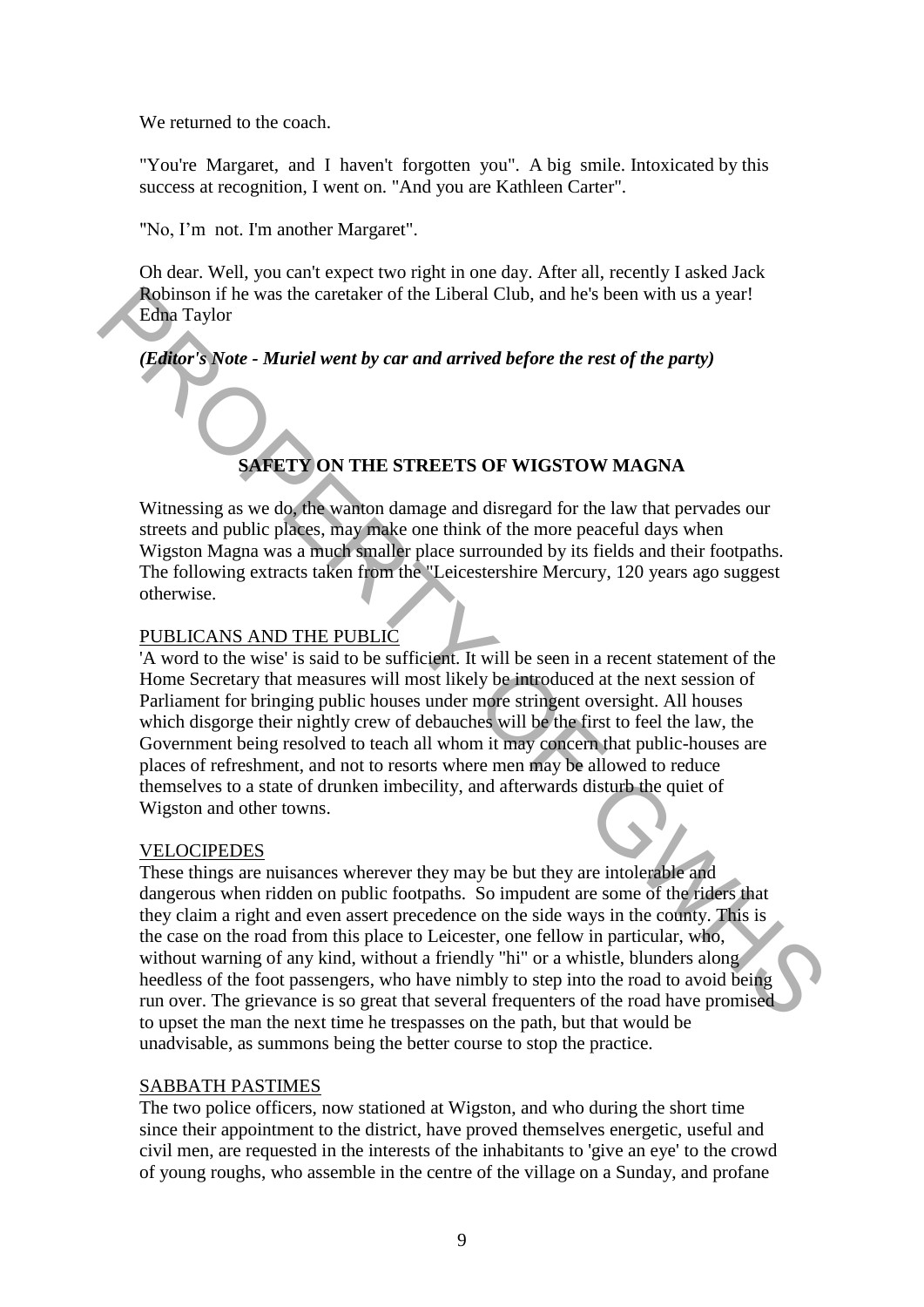the sacred day by uproarious horseplay, and using coarse and disgusting language, to the annoyance of every well disposed person.

### LOCAL INTELLIGENCE

A public meeting was held on the evening of the I8th instant, to consult upon and find a remedy for a growing grievance in this village, viz. the wanton destruction of hedges and fences. The occupiers of land, thus brought together, made great complaints of the injury done to property by persons of all ages who trespass upon the ground, break down hedgerows, and leave gaps for cattle to stray through into the road or other fields. Timber rails, laid to fill up these vacancies, or to protect the quick, have been carried off piece meal, and enclosed trees destroyed. The meeting was unanimously of opinion that parents could have no excuse for allowing young people to amuse themselves by destroying their neighbour's property, inasmuch as a proper recreation ground has been provided for the parish at the cost of a very liberal public subscription. – After some deliberation it was finally resolved to take joint action, and that a notice be circulated - "That anyone found doing damage to the fences, etc., on land occupied by the undersigned will be prosecuted by them" - This announcement will be numerously signed.

### CATAPULTS

A lad in the village received serious injury from one of these reprehensible instruments in the beginning of the week. The number of boys that use them is very great, so much so that it is dangerous to walk about the village. Were one or two of the offenders made an example of, as they should be, the nuisance would be greatly abated to the great relief of the lieges of Wigston.

### STATE OF THE STREETS

Some months ago, one of the paths running through the main street of Wigston, was levelled and laid with granite, superseding those antediluvian "kidneys" that were originally put down by men who had not the fear for the Society for the Prevention of Cruelty to Animals before their eyes. Thus the paths have been improved; but after dusk they are practically impassable to the inhabitants - that is the ratepayers - owing to their being infested at certain points, especially where an alley debouches upon the main street, by gangs of unmitigated young scoundrels, who, in addition to the usual boyish games and horseplay, superadd language and conduct utterly un-Christian. To shopkeepers they are a terror, and to all a nuisance. One poor old woman, over eighty years of age, was the other day dragged backwards from her door, where she had gone to remonstrate with them, and treated in a most barbarous manner. Attention has been called to this matter in these columns before, and for a time the annoyance was, to a certain degree, mitigated. It has now, however become so utterly unbearable, that steps must be taken to remedy it, either by a sort of committee or an accession to the civil force, which at present appears wholly inadequate to repress this lawlessness. **From these down hedgerows, and leave gass for cattle to stray through into the set of the set of the set of the set of the set of the set of the set of the set of the set of the set of the set of the set of the set of th** 

### J.R. COLVER.

We quote ...

"Time present and time past Are both perhaps present in time future, And time future contained in time past".

T.S. Eliot 1888-1965, Four Quartets. Burnt Norton.1